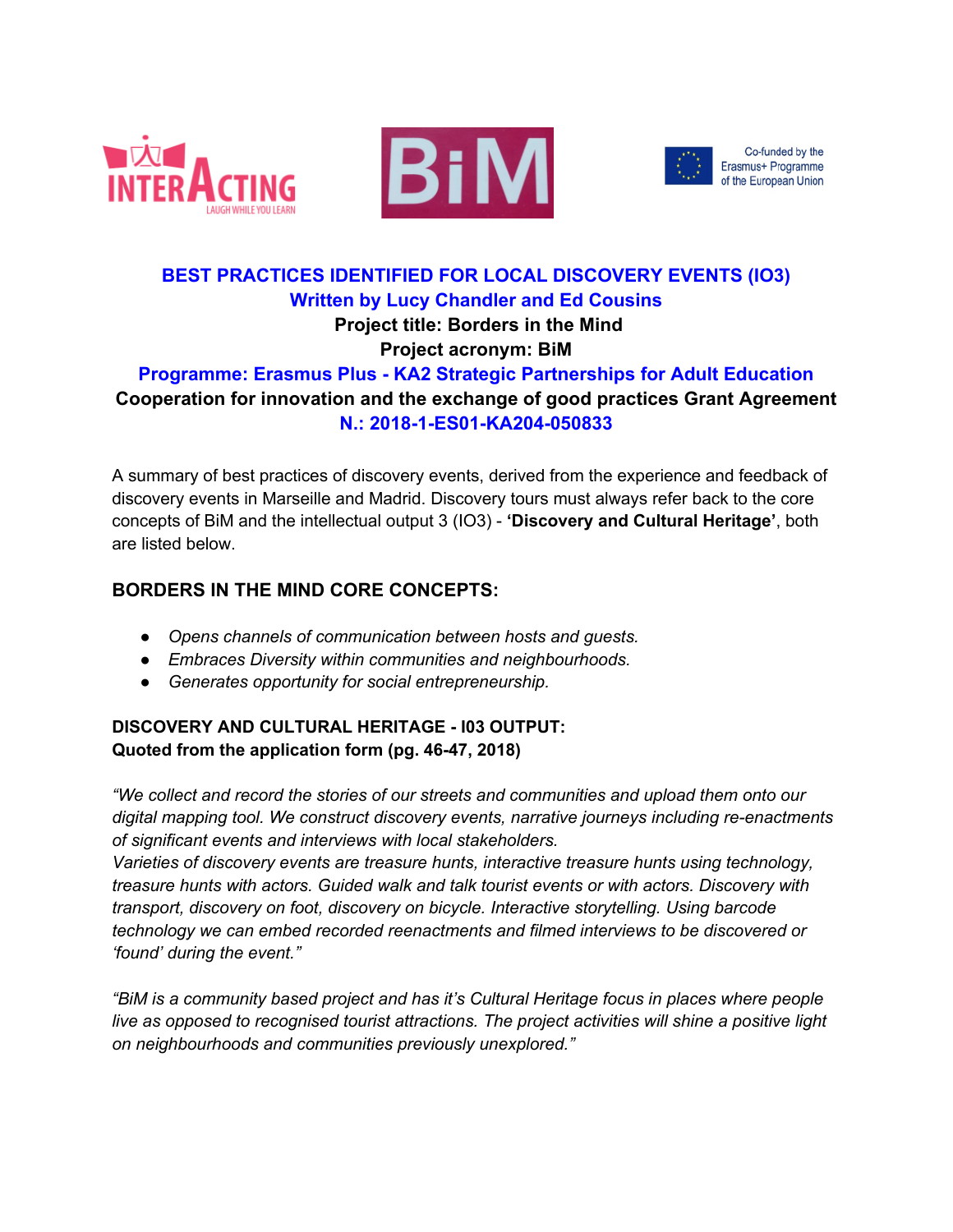*"The project will promote self-respect, knowledge and pride in local areas. The processes involved in the delivery of the project's products demonstrate how the Cultural Heritage of a specific neighbourhood connects with national and European events. It will also encourage a pride in being European, together with standards of tolerance and understanding towards those people who share our country and our world"* 

## **WHAT -What is the purpose of the discovery, what would motivate the proposal for a location?**

- **Borders in the Mind-** Think back to the core idea behind the project. The discovery should allow participants to discover and reflect on physical *and* social borders in the neighbourhood, these could be relevant and reflective of themes and attitudes present throughout that country and the rest of Europe. (eg. migration groups, refugees, gentrification of neighbourhoods).
- **Ability to Discover-** The core concept of the Discovery Tour is that the participants are not guided, but left to discover the area, neighbourhood and district themselves. Therefore making a more valuable connection with the area and its inhabitants, because autonomous exploration encourages interaction, as a pose to a guided tour which enforces boundaries between tourists and residents. Not everything is revealed to the participant, they must build the layers of knowledge themselves.
- **Cultural Heritage-** this can be defined as both "physical artefacts and intangible attributes of a place". The discovery should create opportunities to discover sites and explore the concept of cultural heritage. Sites of cultural heritage can be selected through a location or theme- this is interchangeable. Eg. Music tours could run in Belfast, Sevilla or Vienna. These sites of cultural heritage should form a storyline and inform interactions with the public. To source sites of cultural heritage, the contact and consent of local people should be the first point of call.
- **Connection-** To find the purpose of the tour and the location to use, go for a walk, knock on doors and chat to local people. By making these on the ground connections, more opportunities will arise. This is the most important way of communicating and understanding the area from a primary source.
- **Reflection-** The discovery should allow opportunities for participants to reflect on how they see themselves as part of the neighbourhood. The discovery should give the institutions involved a way to see themselves differently too. Through these experiences, we get to know our own neighbourhoods, and see them in a different light to everyday life.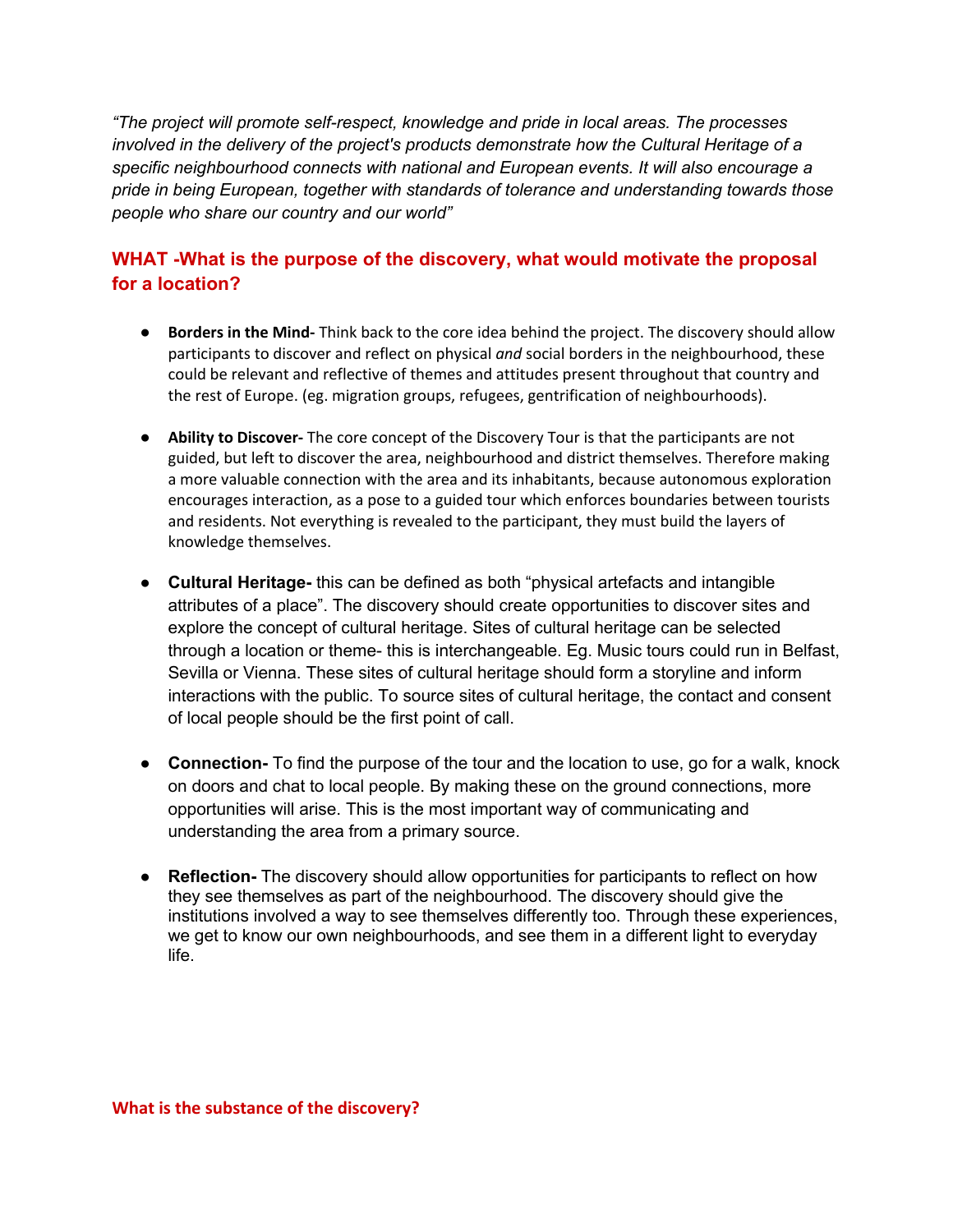**BINGO ADAPTATION-** In more recent discovery events, using the format of 'bingo' for the discovery has been successful. This template can be applied to any theme of discovery and target audience.

● Participants are provided with the 'BiM-Go' numbers grid (such as the one below), and in their teams must complete as many tasks as possible, crossing off the corresponding numbers on the grid.

|    | <b>BiM</b>     | 5  | BiM        | 12 |
|----|----------------|----|------------|----|
|    |                |    | 6          |    |
| 9  | <b>BiM</b>     | 12 | <b>BiM</b> | 8  |
|    | 10             |    |            |    |
| 11 | $\mathsf{BiM}$ | 7  | BiM        |    |

● The list of tasks (see example below) are written in the participants native language, and a copy of the tasks in the local language is also provided, to aid opportunities to interact with local people.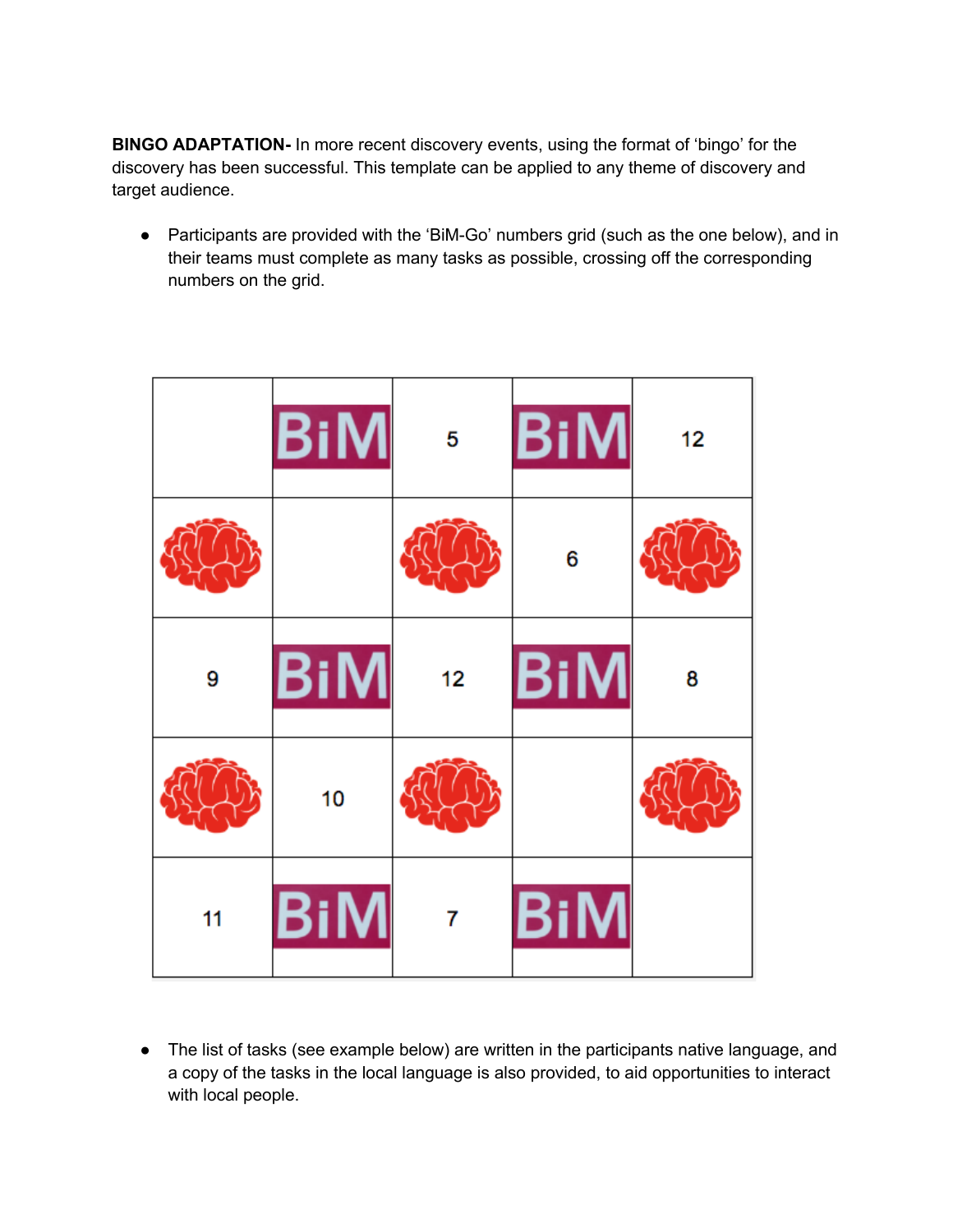● Certain tasks are compulsory to score a full line, these are in ones written in red on the example. They could be the most interactive tasks-such as receiving a demonstration from a local business.

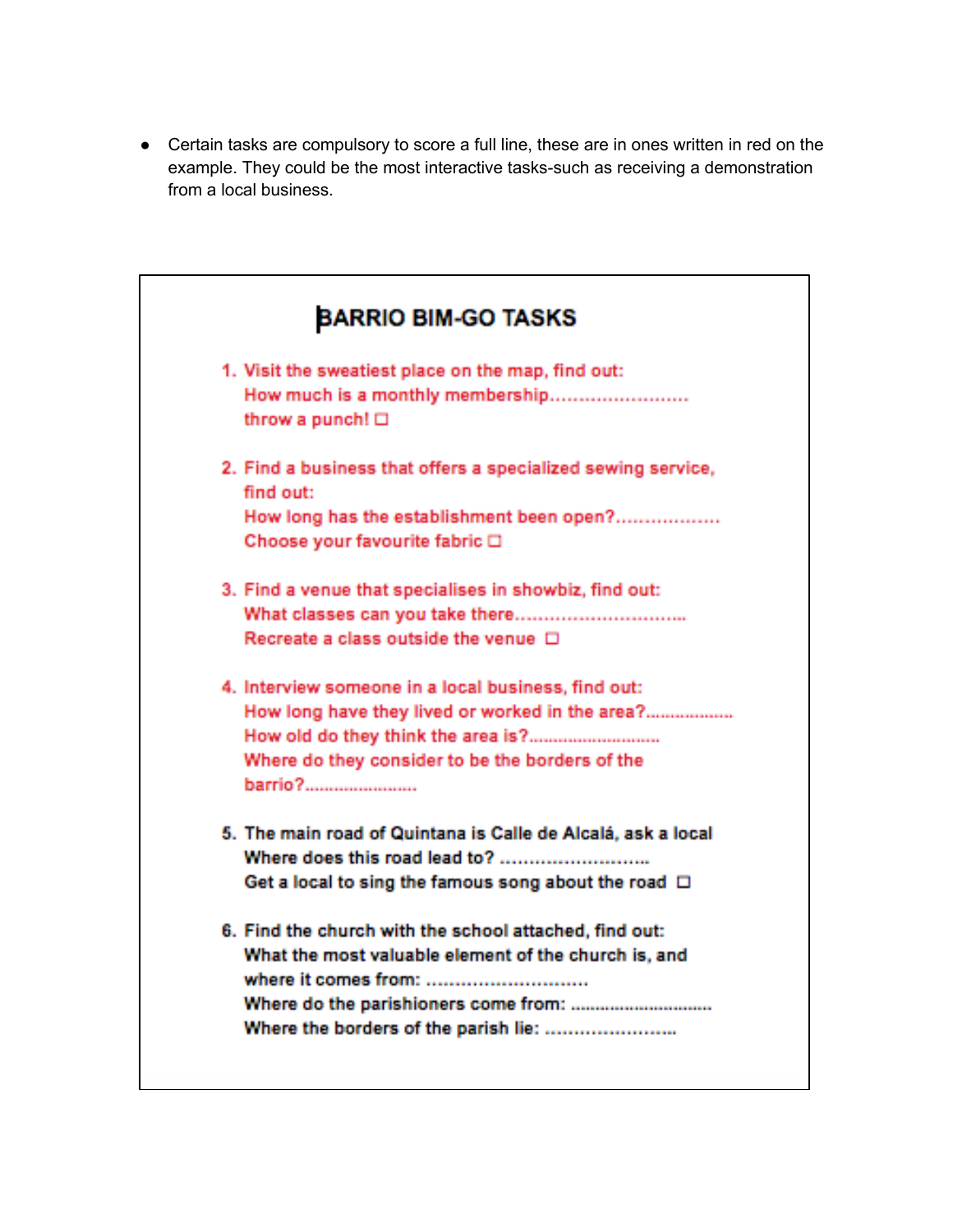- If there are big teams, they are encouraged to split off into smaller groups and feed back their accomplishments to the rest of the group.
- The type of tasks should depend on the theme and target audience of the tour. For instance, the discovery could be about local stories, creativity or the environment. The tasks should also be chosen based on appropriateness for age, as well as the size of the groups.

#### **Tasks in the discovery could include…**

- **Interaction with local services and residents** store owners, local artists etc this could be interviewing a local person about gentrification in the area, or 'trying a food that has arrived through immigration', participants can be encouraged to interview local people, take photos and create evidence of discoveries.
- It is encouraged that participants can visit a range of different services that reflect the character of the neighbourhood. For instance, handmade crafts (Marseille), a traditional quilt maker (Madrid), a boxing gym (Madrid), and estate agents (Madrid).
- Before the discovery, participants are informed of how to have positive interactions with the public. Participants give them a flyer to inform them about BiM and provide links to more information).
- Audio storytelling hearing a story (fictional/ historical) whilst standing in the location via app, (using augmented reality and QR codes).
- Making an advert or freeze-frame in the group to represent something in the neighbourhood. (school groups / teachers).
- Souvenir creation (tourist) eg. workshop to create something at the end of the tour.
- Environmental activities (kids / youth): Pictures of waste or 'pick up a bit of litter', pictures of nature fighting through the cracks or other natural existence.
- Pho-toy-graphy (youth): Given small figurine eg. Lego Take interesting pics in different situations along the discovery.
- Audio storytelling hearing a story (fictional/ historical) whilst standing in the location via app, (using augmented reality and QR codes).
- Find a physical and non physical thing for each sense Touch, see, smell, hear, taste.

#### **WHERE - Where will the location of the discovery be?**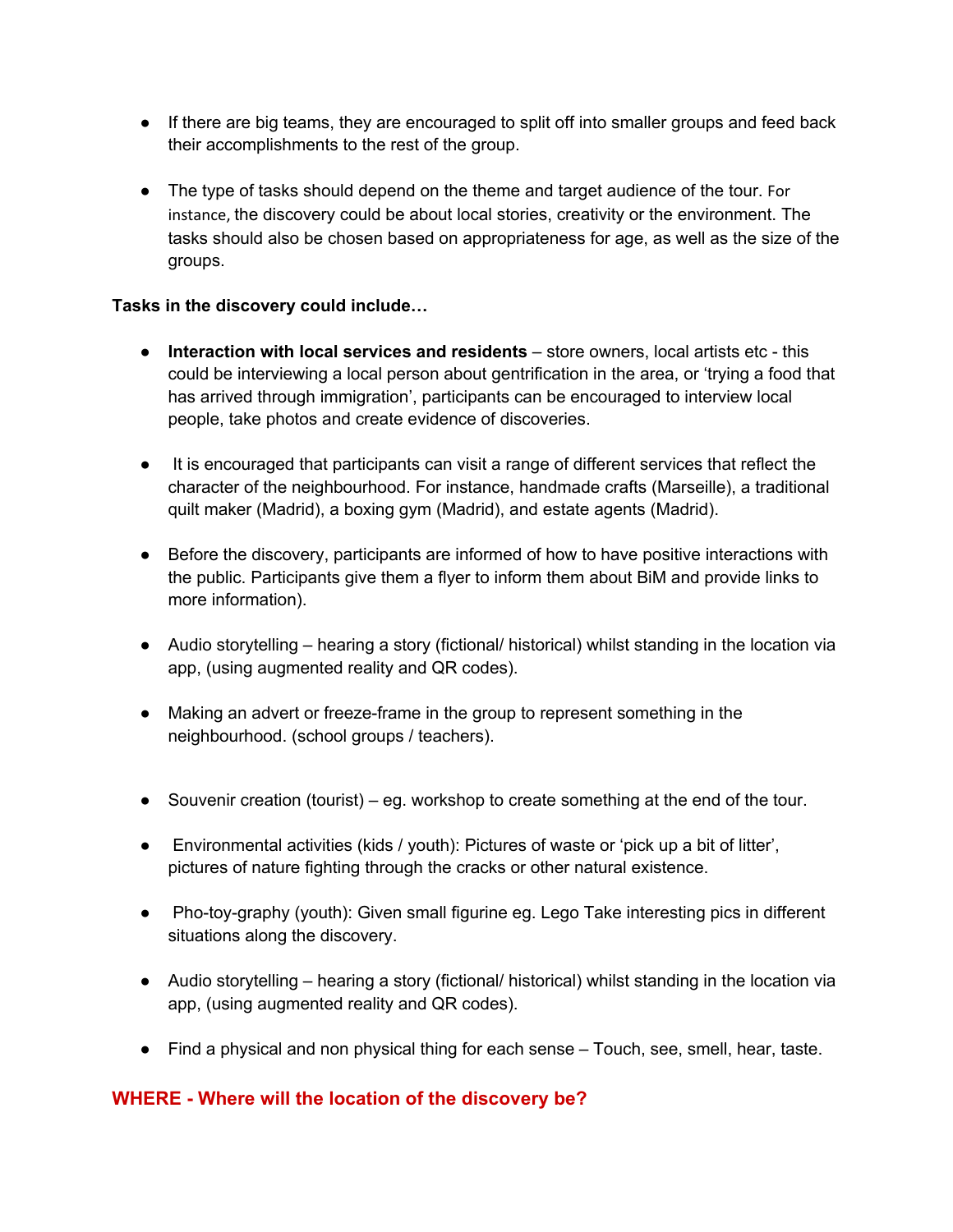- When exploring the district, consider the physical borders of the area (eg. the boundaries for postcodes, walls, and gates), as well as the potential social borders (eg. migration groups, demographic differences, gentrifiers). The discovery should create opportunities for participants to discover and reflect on these borders by both observation and interaction.
- Going for a walk around the area and taking in the surrounding is the first step to deciding which parts are most significant and should be included. This happened in Belfast, as the group walked around the route, they found paintings about the theme they were using for the discovery that they didn't know before starting the route. Make interactions with locals, this should give a clearer understanding of the sites of cultural heritage that should be included.
- When providing information to participants during the discovery, it is important to choose places where you can be heard, and the group isn't disturbing the natural flow of the environment. Participants should be made aware of being sensitive to behaviours around neighbourhoods. -eg. where is it appropriate to take photos?

#### **WHO - Who are the participants for the discovery?**

Each country must find their target group - connecting with their regional authorities is a good way to do this. Furthermore, local realities of each location should be considered. The discoveries also need to be adaptable to the target group -different age groups vary in knowledge of technology and how they choose to interact.

#### **Sources for finding suitable participants could come from…**

- Erasmus + programmes- this would involve adult education as well as schools. Erasmus is a flexible field because it allows for the overlapping of formal and informal education with volunteering opportunities etc.
- Schools Using the discovery as an educational opportunity, placing it in the curriculum makes the tours sustainable, and can also be implemented in vocational education.
- Hotels Union or Tourist Services- good connection as they attract people to the city. A way to get in contact with a large number of clients.
- Humanitarian Organisations -For example, NGOs working with refugees in the local area, this could create an opportunity for migrants to integrate and become local, putting them more in touch with the area, and likewise with locals towards the refugees.

**Sustainability -** There should be sustainable participation with the community. As the project evolves, try to keep up with changes locally and keep making connections, so the project can continue to be disseminated. ie- meeting with the local education authorities, or adapting the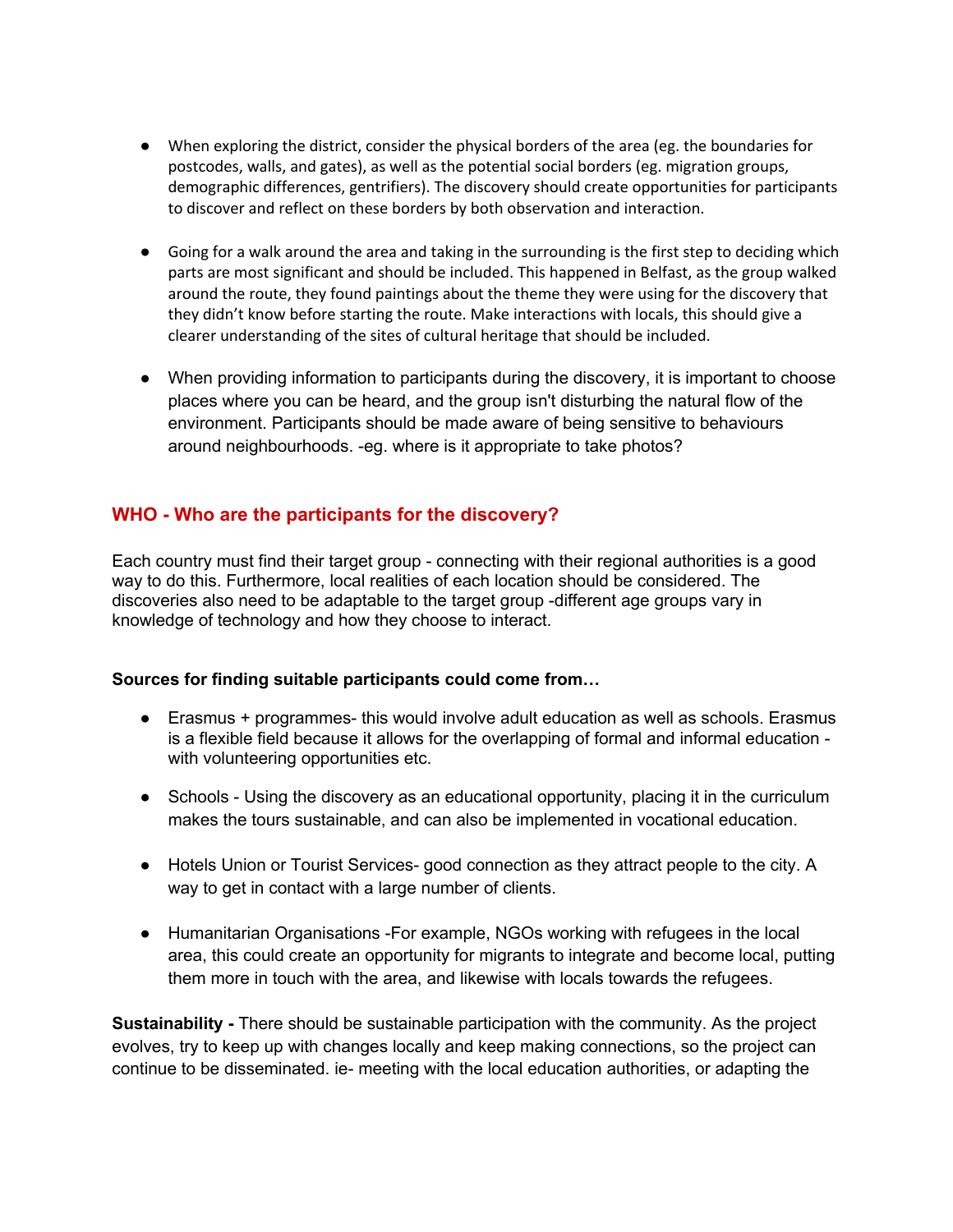discovery template so it can be done in schools, with visitors exploring the school with material the students have created.

### **HOW - How will you interact with local people in the discovery?**

- The bingo adaptation of the discovery includes a task sheet copy in the local language. This means that if one of the tasks requires interacting with local people, they can show them the task and bridge the barrier of communication.
- When interacting with local services and the public, ensure to have a small flyer (briefly explaining what BiM is and why we are there, with a link to the website), this can act as a way to thank them for their involvement and provide context.
- In order to generate local networks and connect with local services, provide a link to a BiM 'digital call card', so they can be easily informed of their role and the purpose of the discovery tour.
- In choosing the local businesses for participants to visit, identify some important locations that are compulsory to visit, and others that are optional, to ensure that the optium community connection is made.
- Before the tour, there should be a resource provided to ensure the correct etiquette when interacting with the locals, as well as a consideration for health and safety. Eg: "*NOTE - Ensure that interactions with local people are respectful. If you are speaking to people on the street, ensure that they have time to talk to you, and that their full permission is given if recording an interview."*
- To ensure valuable interactions with local people in the area, tours need to be tailored to consider factors surrounding both participants, locals and businesses. A group size of 5- 8 per tour is preferable so that locals are not overwhelmed and businesses swamped.
- In order to dismantle interactive barriers, tours should be designed so that locals, those of the native language (not necessarily locals), and tourists can share the experience. In order to do this, a language barrier must be overcome. This could be through providing a guide with phrases to aid interaction with locals, built into the app design or a handout sheet.
- To involve locals and shopkeepers effectively, businesses could host a sticker of recognition of the tour in their window, so are willing to interact with participants, and in return local businesses are supported.
- The tour should consider the locations chosen for participants to interact with the public. Eg. Locals will be more willing to talk in a town square rather than a busy metro station.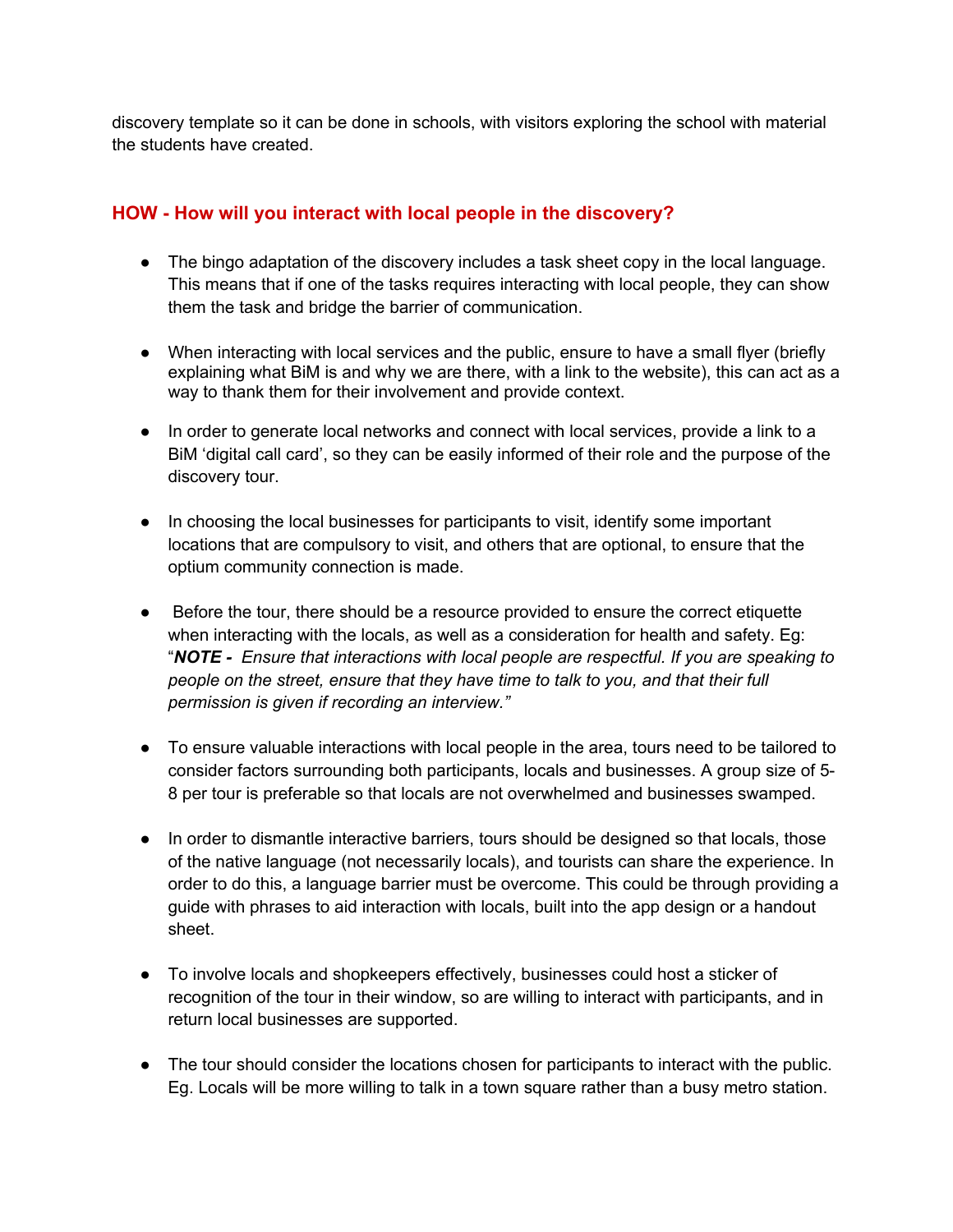## **WHICH- Which technologies or media will you use to support the discovery?**

- In the bingo adaptation of the discovery, ways to digitise the game could be explored. For instance, the numbers grid could be accessed through an app or website on a device.
- A mapping tool that is easy to access through a device can be used to mark points of cultural heritage and opportunities for interaction with locals. The map can also mark which points of interest are compulsory or optional to visit, and allow participants to upload material (photos, sketches etc), and add their own points of interest.
- Discoveries must ensure that technology use is sensitive to that particular community. If taking photos or filming interviews, permission from the public needs to be given.
- Consider how many devices each team should have, try to avoid too many people crowded around a single small device, but equally not everyone looking at their own device. Technology should enhance communication with the community, not stagnate it.
- The participants can have the opportunity to re-produce something they have taken from the area, other than a map. They could take a photo and translate this into a sketch, for example, then re-upload this onto a digital mapping tool.
- Augmented reality can be used to promote and scaffold the engagement of people. Visual and audio aids as well as texts can make a tour more vibrant and help to keep attention.
- The technology used on tours has to be appropriate for the age group, and the devices used must be appropriate and have a strong internet connection to ensure a consistent experience.
- Linking the tour to social media accounts is a good way to receive publicity and feedback, for instance, if a part of the app isn't working.

#### **TO CONCLUDE-**

Have fun making your discoveries! The more links you create with the local people and services, the more the participants will get out of it. Think about what you would like the participants to come away from the experience with. Perhaps the interactions with locals have changed their perceptions of the area, or they now view migrant residents of the neighbourhood in a different light.